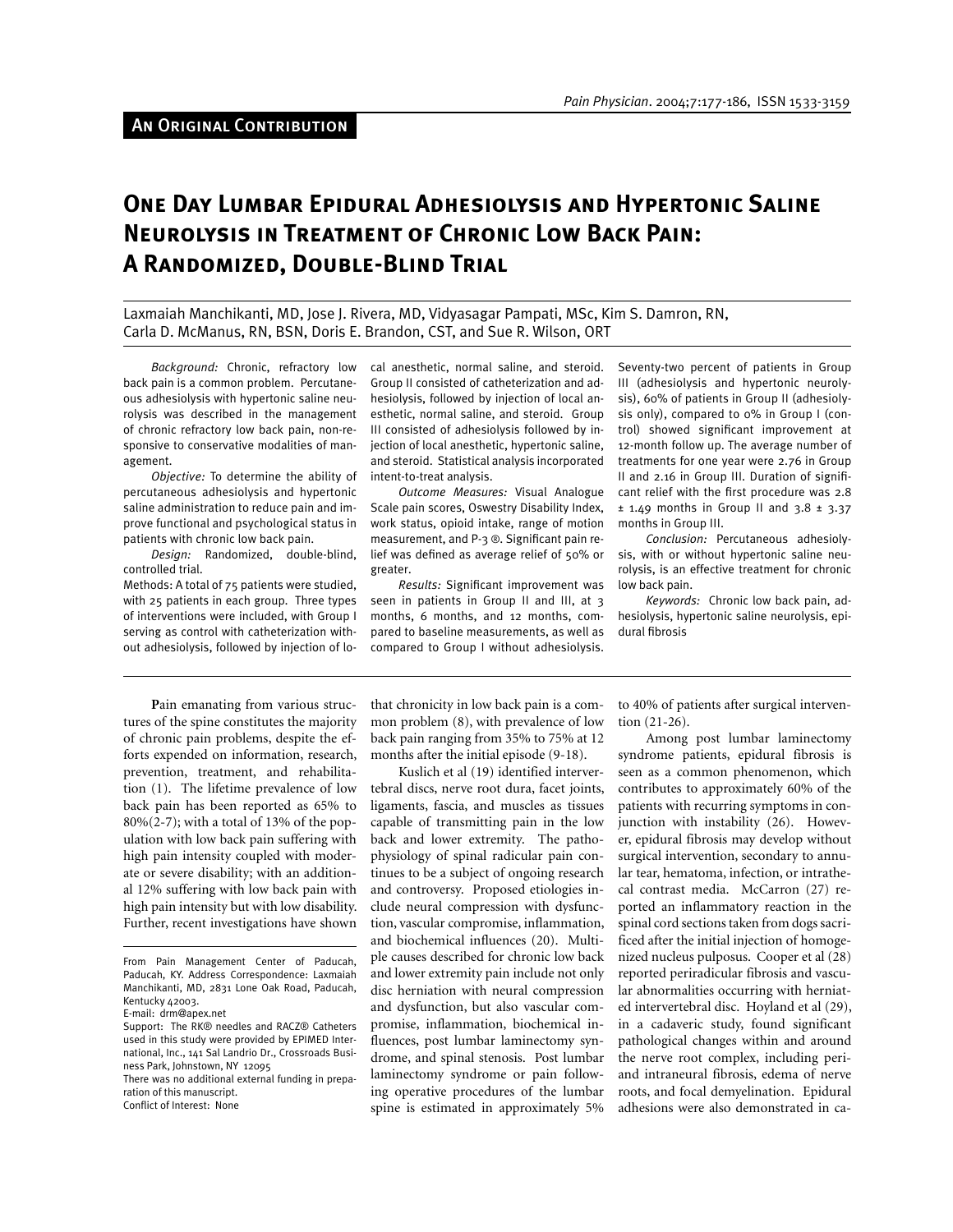davers with lumbar disc herniation, with 40% of the cadavers showing adhesions at L4/5 level, 36% at L5/S1 level, and in 16% at L3/4 level (30). Further, it was shown that perineural fibrosis, which interferes with cerebrospinal fluid-mediated nutrition, can render nerve roots hyperesthetic and hypersensitive to compression forces (31, 32). Songer et al (33) showed that postoperative scar tissue renders the nerve susceptible to injury.

Even though epidural fibrosis is commonly seen in patients with recurring symptoms in conjunction with instability in post lumbar surgery syndrome (21-23, 25, 26, 34-39), its role as a causative factor of chronic spinal pain or as a pain generator continues to be questioned (22, 23, 25, 34, 37, 38). In a study of the relationship between peridural scar evaluated by magnetic resonance imaging (MRI) in radicular pain after lumbar discectomy, Ross et al (39) showed that subjects with extensive peridural scarring were 3.2 times more likely to experience recurrent radicular pain.

Significant evidence is lacking for interlaminar and caudal epidural steroid injections in chronic refractory low back and lower extremity pain (40-44). Phillips and Cunningham (22) reported that no form of surgical treatment or adhesion lysis procedure of epidural fibrosis has proven to be safe and effective.

Percutaneous epidural adhesiolysis emerged to eliminate the deleterious effects of a scar, which can physically prevent direct application of drugs to nerves or other tissues, and to assure delivery of high concentrations of injected drugs to the target areas (25). However, the literature thus far has been scant and unconvincing to non-believers. Nevertheless, the clinical effectiveness of percutaneous adhesiolysis has been evaluated in two randomized controlled trials (45, 46) and multiple retrospective evaluations (47-50).

This randomized, double-blind, controlled study was undertaken to evaluate the effectiveness of percutaneous lumbar epidural adhesiolysis and hypertonic saline neurolysis in the management of chronic low back and lower extremity pain.

#### **METHODS**

Evaluation was performed in an interventional pain management practice, a specialty referral center, in a private practice setting. The study protocol was approved by the Institutional Review Board. Patients were assigned to one of the three groups. Group I consisted of a control group without adhesiolysis, with injection of local anesthetic, steroid, and normal saline; Group II consisted of patients undergoing adhesiolysis, with injection of local anesthetic, steroid, and normal saline; and Group III consisted of patients undergoing adhesiolysis, as well as injection of 10% sodium chloride solution (hypertonic saline), in addition to local anesthetic and steroid.

#### Inclusion and Exclusion Criteria

Eligible patients were identified from the existing patient load and from new patients as they were enrolled into the program during the study period.

Inclusion criteria included patients between 18 and 65 years of age, with a history of chronic low back pain of at least 2 years, with a minimum visual analog score of 6, have shown an absence of facet joint pain by controlled comparative local anesthetic blocks, have failed to respond to conservative treatment including fluoroscopically directed epidural injections, and willingness to participate in the clinical trial.

Exclusion criteria included large contained or sequestered herniation, cauda equina syndrome, compressive radiculopathy, lumbar surgical intervention in previous 6 months, drug addiction, uncontrolled major depression or psychiatric disorders, uncontrolled or acute medical illnesses, chronic severe conditions that could interfere with the interpretations of the outcome assessments, pregnant or lactating women, patients with multiple complaints involving concomitant hip osteoarthritis, etc., with overlapping complaints, history of adverse reaction to local anesthetic or steroids, and patients unable to understand the informed consent and protocol or patients unable to be positioned in prone position to perform the procedure.

#### Informed Consent

All patients were provided with the approved protocol and the informed consent approved by the Institutional Review Board for this study. The informed consent described the details of the trial.

#### Evaluation

The screening evaluation includ-

ed demographic data, medical/surgical history with co-existing diseases, radiographic investigations, physical examination, psychological evaluation with Pain Patient Profile (P-3®), Visual Analogue Scale (VAS) pain scores, work status, Oswestry Disability Index 2.0, and lumbar spine range of motion by physical evaluation.

# Interventions

All procedures were performed in a sterile operating room under appropriate sterile conditions utilizing fluoroscopy and a specially designed RK® needle, as well as spring-wire catheter (Racz catheter).

**Procedure:** The procedure included appropriate preparation with intravenous access, antibiotic administration, and appropriate sedation.

An RK needle was introduced into the sacral epidural space under fluoroscopy. Once the needle placement was confirmed to be in the epidural space, a lumbar epidurogram was carried out, utilizing approximately 2 to 5 mL of contrast. Identification of the filling defects was carried out by examining the contrast flow into the nerve roots. Intravascular or subarachnoid placement of the needle or contrast was avoided; if such malpositioning occurred the needle was repositioned.

After appropriate determination of epidurography, a Racz catheter, which is a spring guided reinforced catheter, was slowly passed through RK needle to the area of the filling defect or the site of pathology determined by MRI, CT, or patient symptoms. Following positioning of the catheter into the appropriate area, adhesiolysis was carried out as described in the protocol (Groups II and III) by mechanical means and injection of NaCl solution.

After completion of the adhesiolysis, a repeat epidurogram was carried out by additional injection of contrast. Appropriate adhesiolysis was identified by nerve root filling as well as ventral and lateral epidural filling. Additionally, the absence of subdural, subarachnoid, and intravascular uptake of contrast was confirmed. At that time, 5 mL of 2% lidocaine was injected.

Following completion of the injection, the catheter was taped utilizing a bio-occlusive dressing, and the patient was turned to supine position and transferred to the recovery room.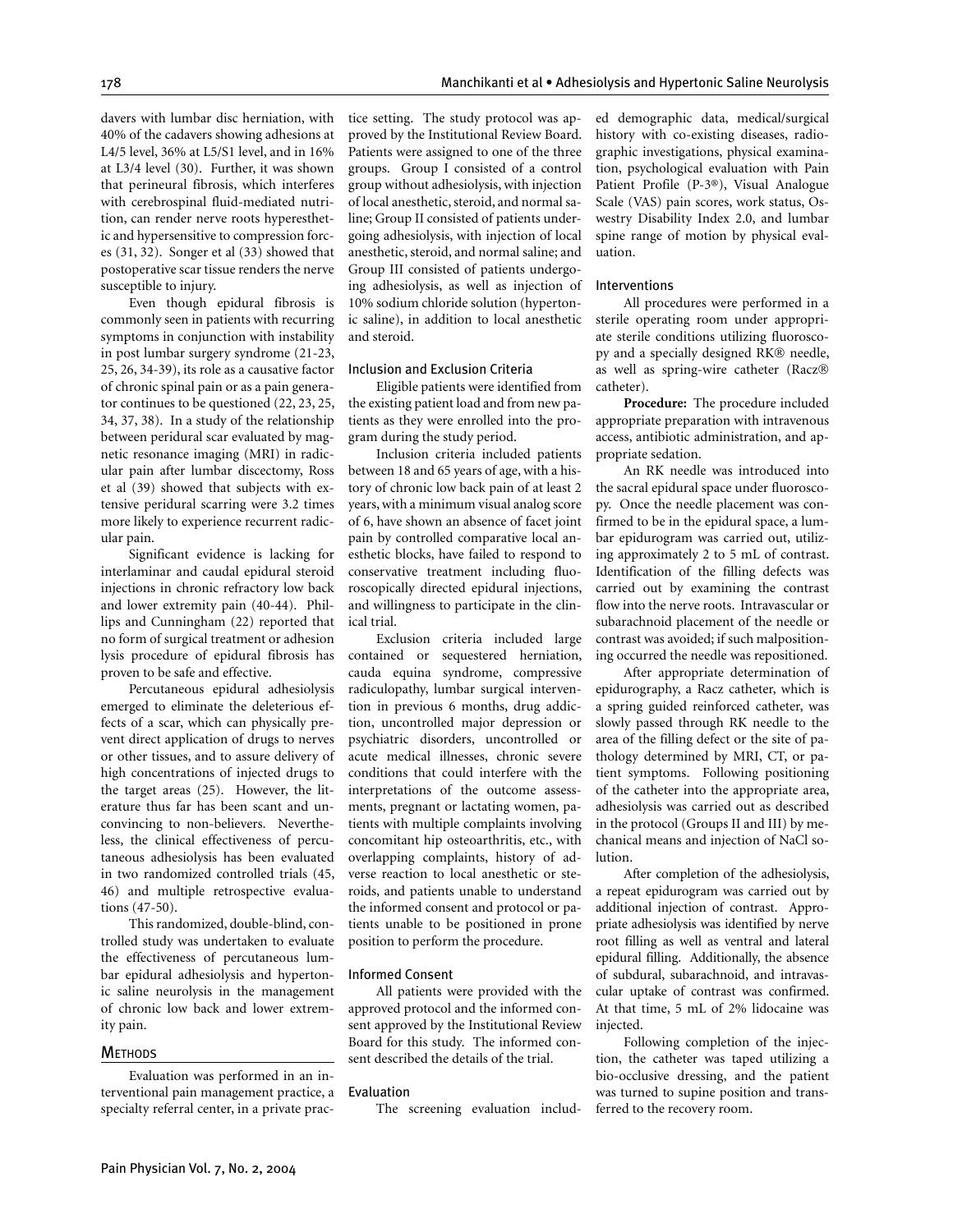**Recovery room:** The patient was monitored for any potential complications or side effects. If no complications were observed, and the patient reported good pain relief without any motor weakness, further injection was carried out at this time by injection of 6 mL of normal saline (Group I and Group II) or 10% sodium chloride solution (Group III-hypertonic neurolysis). At least 15 minutes elapsed from the time the local anesthetic was instilled to the time then saline solution was injected. This was carried out by repeat injections in doses of 2 to 3 mL, followed by injection of 80 mg of methylprednisolone or 12 mg of Celestone Soluspan in all three groups.

The catheter was flushed with normal saline and was removed and checked for intactness. The patient was ambulated if all parameters were satisfactory, intravenous access was removed and the patient was discharged home with appropriate instructions.

In the control group, a catheter was introduced as in the treatment groups, to reach up to  $S_3$  or  $S_2$ . Table 1 illustrates the summary of steps and procedural considerations.

#### Co-Interventions

The same co-interventions as needed with narcotic and non-narcotic analgesics, adjuvant analgesics, and previously directed exercise program prior to enrollment, were continued in all patients. No specific physical therapy, occupational therapy, bracing, or other specific interventions were utilized.

#### Additional Interventions

All the patients underwent the assigned treatments. If a patient required additional injections, these injections were provided based on the response, either af-

Table 1*. Summary of steps and procedural considerations*

#### **GROUP I (CONTROL)**

| UNUUF I (CUNTNUL)                                                       |
|-------------------------------------------------------------------------|
| Preparation                                                             |
| Introduction of catheter up to S3 or S2                                 |
| No adhesiolysis                                                         |
| Injection of $\frac{1}{5}$ mL of 2% lidocaine (preservative free)       |
| Transfer to recovery room                                               |
| Injection of 6 mL of normal saline                                      |
| Injection of 80 mg of methylprednisolone or 12 mg of Celestone Soluspan |
| Injection of 1 mL of normal saline                                      |
| Removal of catheter                                                     |
|                                                                         |
|                                                                         |
| <b>GROUP II (ADHESIOLYSIS WITHOUT HYPERTONIC NEUROLYSIS)</b>            |
| Preparation                                                             |
| Introduction of catheter                                                |
| Adhesiolysis                                                            |
| Epidurography with confirmation of ventral and lateral filling          |
| Injection of 5 mL of 2% lidocaine (preservative free)                   |
| Transfer to recovery room                                               |
| Injection of 6 mL of normal saline                                      |

Injection of 80 mg of methylprednisolone or 12 mg of Celestone Soluspan Injection of 1 mL of normal saline

Removal of catheter

**GROUP III (ADHESIOLYSIS WITH HYPERTONIC SALINE NEUROLYSIS) Preparation** Introduction of catheter Adhesiolysis Epidurography with confirmation of ventral and lateral filling Injection of 5 mL of 2% lidocaine (preservative free) Transfer to recovery room Injection of 6 mL of 10% sodium chloride solution Injection of 80 mg of methylprednisolone or 12 mg of Celestone Soluspan Injection of 1 mL of normal saline Removal of catheter

ter unblinding or without unblinding after 3 months. Patients without unblinding were offered only the assigned treatment. Unblinded patients were offered either the assigned treatment or another treatment based on their response. If the patients in Group I, or Group II, received adhesiolysis and injection of hypertonic saline, they were considered withdrawn, and no subsequent data was collected.

#### Outcome Measures

Outcomes were assessed at 3 months, 6-months, and 12-months posttreatment with the VAS pain scale, Oswestry Disability Index 2.0, work status, opioid intake, range of motion measurement, and psychological evaluation by P-3. They were compared to pre-treatment data for the patients in the three groups. Each group was also compared to the other two groups at multiple time periods. Significant pain relief was defined as average relief of 50% or greater.

VAS was measured on a 10 cm scale. P-3 psychological evaluation and Oswestry Disability Index were assessed by administration of standardized questionnaires. Range of motion was evaluated by a certified physical therapist blinded to type of treatment.

Opioid intake was determined as none, mild, moderate, or heavy based on the dosage, frequency and schedule of the drug. Intake of Schedule IV narcotics (e.g., propoxyphene napsylate, pentazocine hydrochloride, tramadol hydrochloride up to a maximum of 4 times, or hydrocodone twice or less per day), was considered as mild; intake of Schedule III narcotics, (e.g., hydrocodone, up to 4 times), was considered as moderate; and intake of Schedule II narcotics, (e.g., oxycodone, morphine, meperidine, transdermal fentanyl, and methadone, in any dosage) was considered to be heavy.

Employment and work status (employed, unemployed, housewife, disabled, and retired) were determined from the pre-treatment and post-treatment work status. Only employed and unemployed patients were considered to be eligible for employment, whereas disabled patients and retired patients were considered not employable.

#### Randomization

Twenty-five patients were randomly assigned into each group. Randomization was performed by computer generat-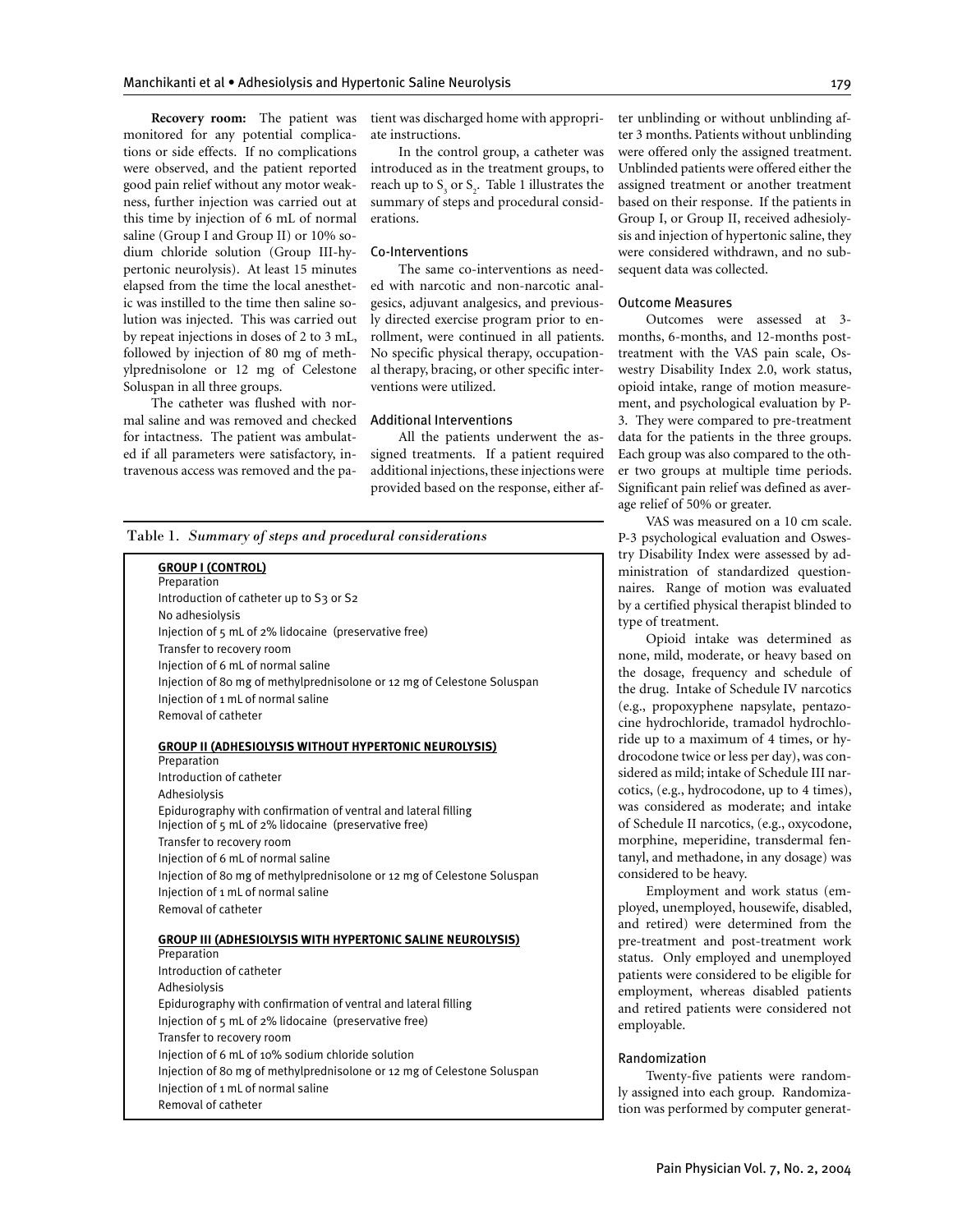ed random allocation sequence by a statistician, in blocks of 15 patients.

The random allocation was concealed until the intervention. Randomization was not revealed to personnel in corded on a database using Microsoft® the recovery room or the reviewing physician.

Patients were unblinded if they requested to be unblinded after 3 months. All other patients were unblinded at 12 months. Patients were also given an option to discontinue or to withdraw from the study for various reasons. They were considered to be withdrawn if follow-up was lost.

#### Statistical Methods

**Statistical Analysis:** Data were re-Access®. The SPSS Version 9.0 Statistical Package was used to generate the descriptive tables. Differences in proportions were tested by using the chi-squared test. Fischer's exact test was used wherever the expected value was less than five. Student's t test was used to test mean differences between groups. A paired t test was used to compare the pre- and post-treatment. Results were considered statistically significant if the *P* value was less than 0.05.

**Intent-to-treat analysis:** An intentto-treat analysis was utilized in all patients utilizing last follow-up. After consideration of all the imputation methods in a sensitivity analysis, carrying forward the last observation. which showed the least bias.

#### **RESULTS**

A schematic presentation illustrating the patient flow is shown in Fig. 1. The Study period lasted from January 2002



Fig 1*. Schematic representation of patient flow thru trial period*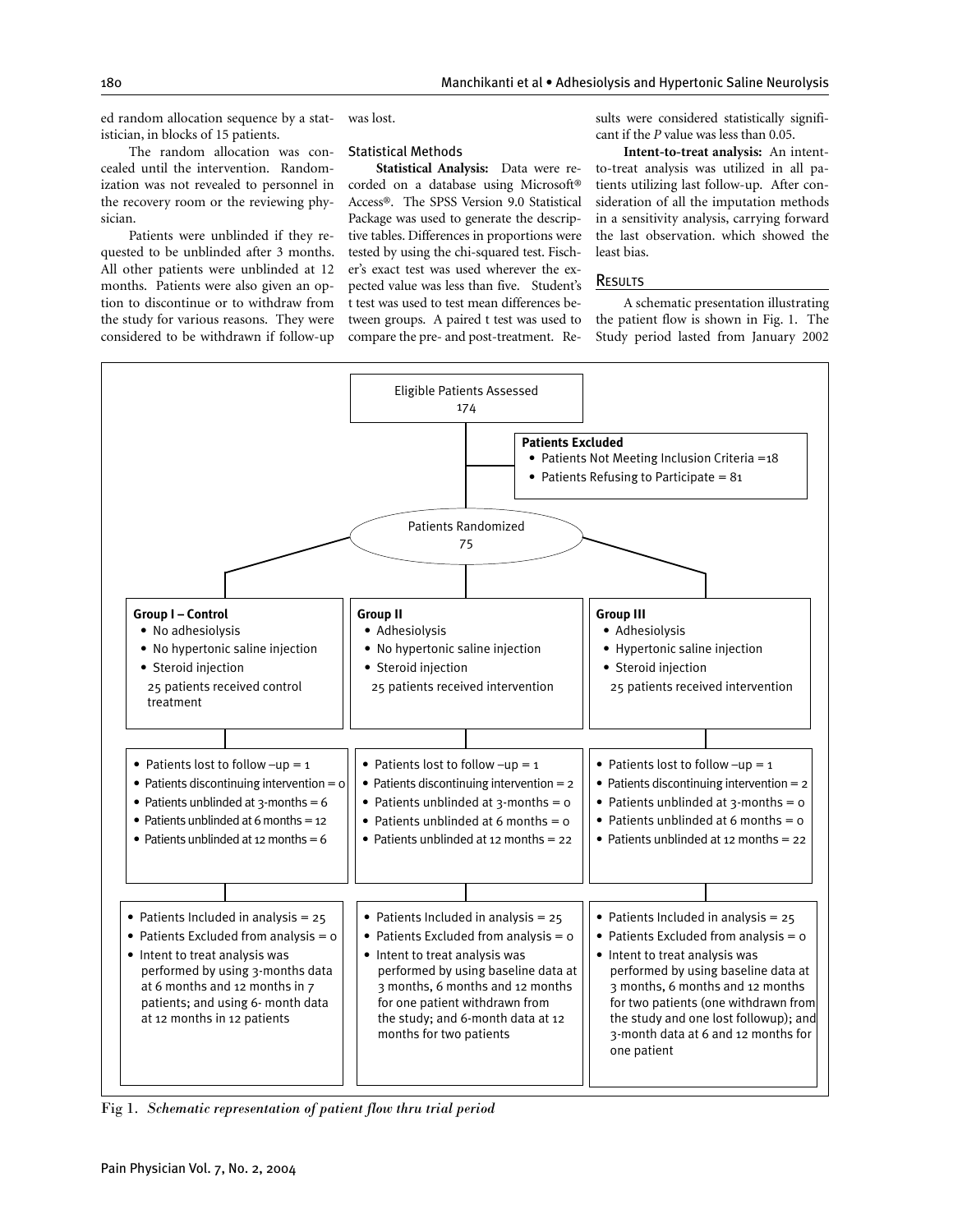to September 2003. One patient in each Table 2. Demographics characteristics of Groups I, II, and III were lost to follow-up. The number of patients discontinuing intervention was zero in Group I, two in Group II, and three in Group III. In Group II, one patient experienced subarachnoid block following the intervention, and, consequently, withdrew from the study and refused further follow-up. A second patient underwent surgical intervention with fusion two months following the intervention and refused to return for follow-up. One patient in Group III discontinued intervention and was withdrawn from the study secondary to drug abuse. An additional two patients discontinued interventions due to lack of response; however, they stayed in the study through the entire period with unblinding carried out at 3 months.

#### Demographic Characteristics

Table 2 illustrates demographic characteristics of patients. There were no significant differences noted between the groups.

Table 3 illustrates structural abnormalities as identified by the radiologist.

# Procedural Characteristics

The total number of interventions or treatments provided to the patients in the three groups were 53 in Group I, 69 in Group II, and 54 in Group III. The average number of treatments was 2.12 in Group I, 2.76 in Group II, and 2.16 in Group III. The number of patients receiving only one treatment with no response was highest in Group I with 40% of the patients, followed by Group II with 16%.

|                           |                  | Group I      | <b>Group II</b> | <b>Group III</b> |
|---------------------------|------------------|--------------|-----------------|------------------|
| Number of patients        |                  | 25           | 25              | 25               |
| Age (Years)               | $Mean \pm SD$    | $47 \pm 10$  | $47 \pm 11$     | $46 \pm 10$      |
| Gender                    | Male             | 52%          | 56%             | 48%              |
|                           | Female           | 48%          | 44%             | 52%              |
| Height (Inches)           | Mean $±$ SD      | $66 \pm 3.7$ | $68 \pm 3.8$    | $67 \pm 3.9$     |
| Weight (Lbs)              | $Mean \pm SD$    | $186 \pm 44$ | $202 \pm 44$    | $185 \pm 38$     |
| Duration of pain (months) | $Mean \pm SD$    | $162 \pm 75$ | $150 \pm 109$   | $138 \pm 117$    |
|                           | <b>Traumatic</b> | 56%          | 52%             | 64%              |
| Onset of the pain         | Non-traumatic    | 44%          | 48%             | 36%              |
| <b>Previous Surgery</b>   |                  | 72%          | 64%             | 72%              |

| Table 3. Structural abnormalities based on MRI report by radiologist |  |  |  |  |  |  |  |  |
|----------------------------------------------------------------------|--|--|--|--|--|--|--|--|
|----------------------------------------------------------------------|--|--|--|--|--|--|--|--|

|                     | Group I   | <b>Group II</b> | <b>Group III</b> |
|---------------------|-----------|-----------------|------------------|
| Epidural Fibrosis*  |           |                 |                  |
| Mild                | 3(12%)    | 2(8%)           | 2(8%)            |
| Moderate            | 5(20%)    | 5(20%)          | 5 (20%)          |
| Extensive           | 9 (36%)   | 8(32%)          | 11 (44%)         |
| Total               | 17 (68%)  | 15 (60%)        | 18 (72%)         |
| Spinal Stenosis*    |           |                 |                  |
| Mild                | $O(0\%)$  | 3(12%)          | 1(4%)            |
| Moderate            | $O(0\%)$  | $o(0\%)$        | $o(0\%)$         |
| Extensive           | 1(4%)     | 2(8%)           | 1(4%)            |
| <b>Total</b>        | 1 (4%)    | 5(20%)          | 2(8%)            |
| Disc degeneration*  |           |                 |                  |
| Herniation          | 4(16%)    | 2(8%)           | 6(24%)           |
| <b>Bulging</b>      | $3(12\%)$ | 5 (20%)         | 4(16%)           |
| Severe Degeneration | 4(16%)    | 1(4%)           | 2(8%)            |
| Protrusion          | 1(4%)     | 2(8%)           | 3(12%)           |
| Total               | 12 (48%)  | 10 (40%)        | 15 (60%)         |

\* These categories were not mutually exclusive. Some patients had more than one pathology. Therefore, these totals do not  $= n$ .



Fig 2*. Outcome measurements (Mean ± SD) based on Visual Analog Scale Report*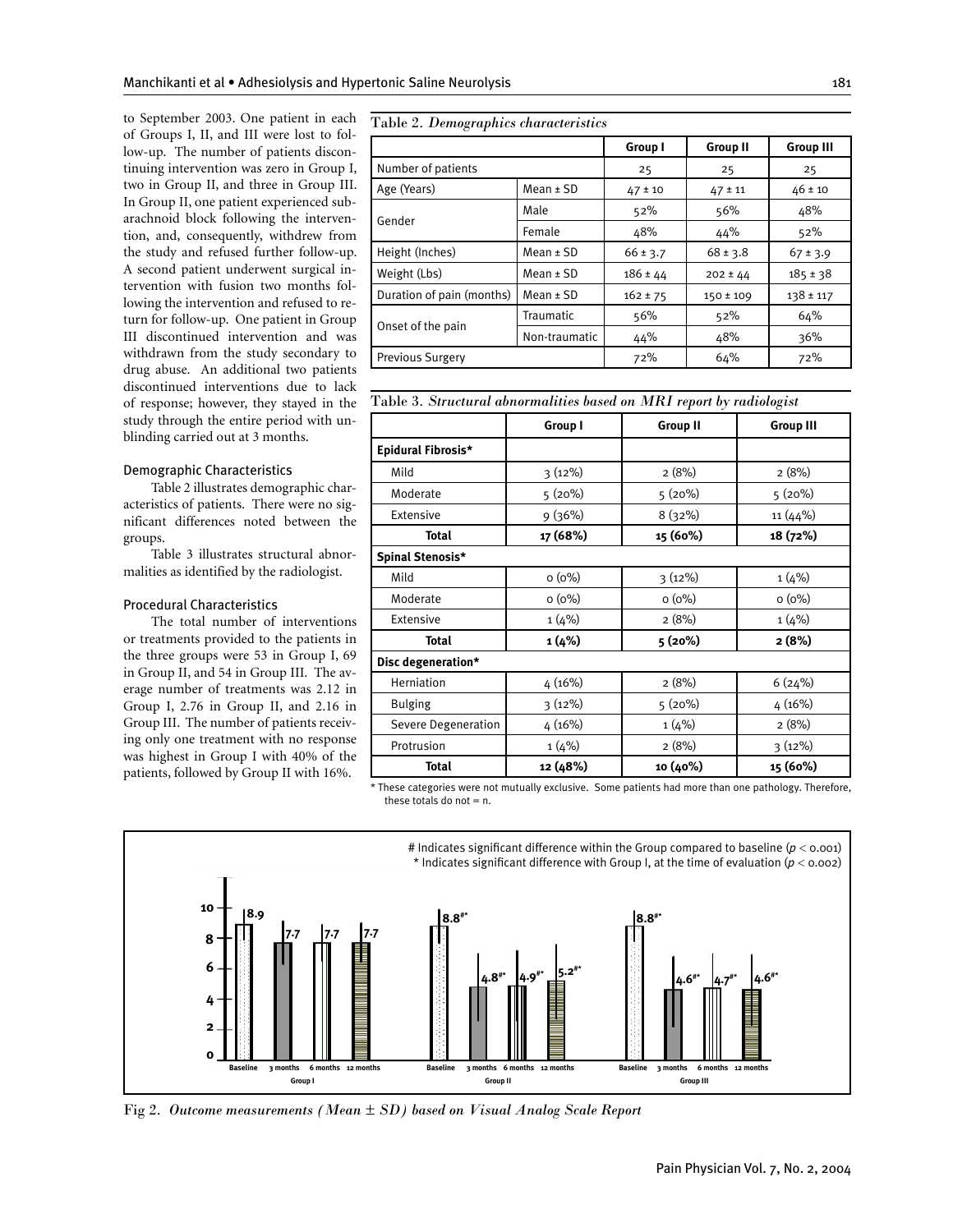

|  |  | Table 4. Analysis of range of motion evaluation |
|--|--|-------------------------------------------------|
|  |  |                                                 |

|                        |        | <b>Baseline</b> |       |       | 3 months |                     |                    | 6 months |                    |                    | 12 months |                    |                      |
|------------------------|--------|-----------------|-------|-------|----------|---------------------|--------------------|----------|--------------------|--------------------|-----------|--------------------|----------------------|
|                        |        |                 | Ш     | Ш     |          | Ш                   | Ш                  |          | Ш                  | Ш                  |           | Ш                  | Ш                    |
|                        |        | 25              | 25    | 25    | 25       | 25                  | 25                 | 25       | 25                 | 25                 | 25        | 25                 | 25                   |
| <b>Flexion</b>         | Mean   | 24.5            | 25.6  | 24.4  | 25.4     | $30.6*$             | $34.1^{\text{#*}}$ | 24.8     | $32.9^{\text{**}}$ | $34.9***$          | 24.8      | $33.8***$          | $37.3$ <sup>#*</sup> |
| (Normal 60°)           | $±$ SD | ± 10.3          | ± 8.8 | ± 8.9 | ± 9.8    | ± 11.3              | ± 12.9             | ± 10.0   | ± 11.4             | ± 13.6             | ± 10.0    | ± 11.7             | ± 13.5               |
| <b>Extension</b>       | Mean   | 9.4             | 8.9   | 8.9   | 10.8     | $11.4$ <sup>#</sup> | $13.8^{\text{#}}$  | 10.5     | $13.6^{\#}$        | $15.6^{\text{**}}$ | 10.8      | $15.4^{\text{**}}$ | $17.0^{#*}$          |
| (Normal $25^{\circ}$ ) | $±$ SD | ±1.0            | ± 3.6 | ± 2.8 | ± 5.7    | ± 4.8               | ± 5.2              | ± 5.6    | ± 6.0              | ± 5.7              | ± 5.8     | ± 5.0              | ± 5.7                |
| <b>Lateral Flexion</b> | Mean   | 8.1             | 7.7   | 7.6   | 7.4      | $10.3^{\text{#*}}$  | $12.5^{\#*}$       | 7.5      | $12.6^{\text{**}}$ | $12.8^{\text{**}}$ | 7.3       | $13.6^{\text{**}}$ | $15.3***$            |
| (Normal $25^{\circ}$ ) | ±SD    | ± 3.0           | ± 2.9 | ± 3.2 | ± 2.8    | ± 4.6               | ± 5.1              | ± 3.2    | ± 5.7              | ± 5.4              | ± 2.9     | ± 5.8              | ± 5.4                |

\* Indicates significant difference with Group I (*p* < 0.05)

# Indicates significant difference within the Group compared to baseline  $(p < 0.03)$ 

Table 5*. Duration of significant pain relief (> 50%) in months (Mean ± SD) with first procedure*

|                  | All patients         | <b>Successful Patients</b> |  |  |
|------------------|----------------------|----------------------------|--|--|
| Group I          | $0.85 \pm 0.83$ (25) |                            |  |  |
| <b>Group II</b>  | $2.8* \pm 1.49(25)$  | $3.6 \pm 0.81(16)$         |  |  |
| <b>Group III</b> | $3.8*$ ± 3.37 (25)   | $5.4\# \pm 2.88$ (18)      |  |  |
|                  |                      |                            |  |  |

\* Indicates significant difference with Group I  $(p <$  0.001)

# Indicates significant difference with Group II (*p* < 0.03) ( ) Indicates number of patients

# Outcome Measures

Figures 2 and 3 illustrate pain and functional measures, which included VAS and Oswestry Disability Index 2.0. Table 4 illustrates computerized range of motion measurements by ARCON. There were no significant differences noted

with baseline measurements among the three groups. However, significant differences were noted with pain relief, Oswestry Disability Index, and range of motion between Group I and Groups II and III. There were also improvements noted in II and III from baseline to 3 months, 6 months, and 12 months in all parameters.

Table 5 illustrates duration of significant pain relief ( $\geq 50\%$ ) in months with first procedure for successful patients and all patients. Patients in Group II and III experienced significantly longer relief. Successful patients in Group III, also showed longer relief than successful patients in Group II.

Figure 4 shows proportion of patients with significant relief ( $\geq$  50%) at 3 months, 6 months, and 12 months. None of the patients in Group I, obtained significant pain relief, whereas 60% in Group II, and 72% in Group III obtained significant relief at 6 and 12 months.

Table 6 illustrates psychological outcomes of depression, anxiety, and somati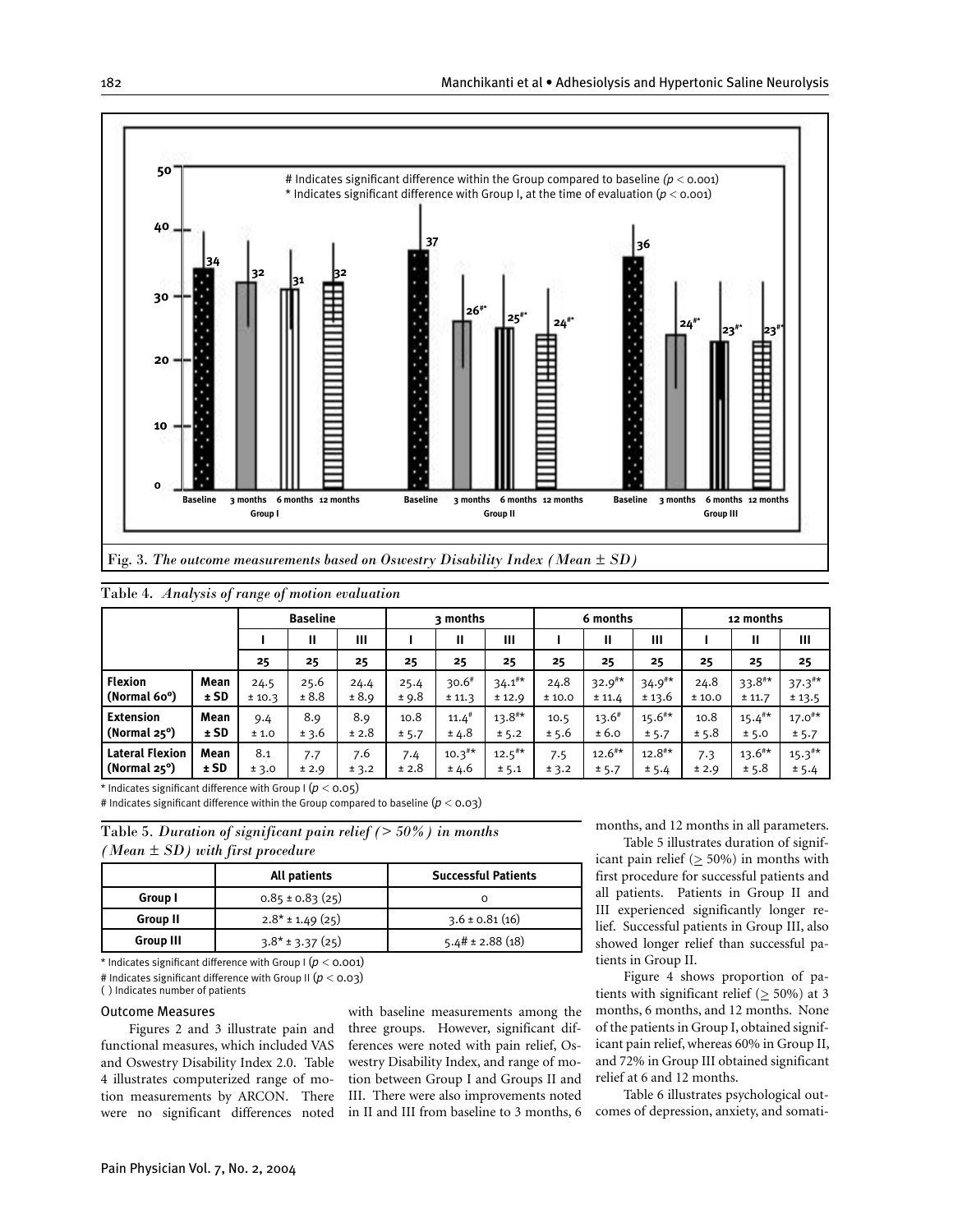P-3® profile, the diagnosis of depression, scores of 55, 56, and 56 or more respec-

zation derived from P-3® scores. Based on tively. Significant improvement was notanxiety and somatization were made with II and III compared to Group I. There intake. Opioid intake was significanted in psychological parameters in Group were also differences noted at 12 months

from baseline in Groups II and III.

Patients were evaluated for opioid ly less at 12 months in Groups II and III



Fig. 4*. Proportion of patients with significant relief*  $( \geq 50\%)$  at 3 months, 6 months and 12 months

|                     |                               |               | <b>Baseline</b> |               |              | 12 months      |                |
|---------------------|-------------------------------|---------------|-----------------|---------------|--------------|----------------|----------------|
|                     |                               |               | Ш               | Ш             |              | Ш              | Ш              |
|                     |                               | 25            | 25              | 25            | 25           | 25             | 25             |
|                     | <b>Diagnosis</b>              | $15(60\%)$    | 18(72%)         | 16 (64%)      | 13 (52%)     | $6*$ # (24%)   | $6*$ # (24%)   |
| <b>Depression</b>   | <b>Score</b><br>$Mean \pm SD$ | $57 \pm 8.7$  | $59 \pm 11.3$   | $58 \pm 13.0$ | $55 \pm 8.6$ | $49*# \pm 7.6$ | $47*$ # ± 11.9 |
|                     | <b>Diagnosis</b>              | 14 (56%)      | 16 (64%)        | 13 (52%)      | 12 (48%)     | $4*$ # (16%)   | $5*$ # (20%)   |
| Anxiety             | <b>Score</b><br>$Mean \pm SD$ | $56 \pm 10.6$ | $58 \pm 10.5$   | $55 \pm 11.4$ | $54 \pm 9.2$ | $47*# \pm 8.5$ | $46* \pm 10.3$ |
|                     | <b>Diagnosis</b>              | 14 (56%)      | 19 (76%)        | 16 (64%)      | 12 (48%)     | $4*$ # (16%)   | $5*$ # (20%)   |
| <b>Somatization</b> | <b>Score</b><br>Mean ± SD     | $55 \pm 8.0$  | $59 \pm 8.5$    | $57 \pm 8.3$  | $54 \pm 7.8$ | $48*#+7.5$     | $46*#+9.3$     |

|  |  |  |  |  | Table 6. Analysis of psychological outcome measurements |  |
|--|--|--|--|--|---------------------------------------------------------|--|
|  |  |  |  |  |                                                         |  |

\* Indicates significant difference with Group I, at the time of evaluation # Indicates significant difference with Baseline values within the Group

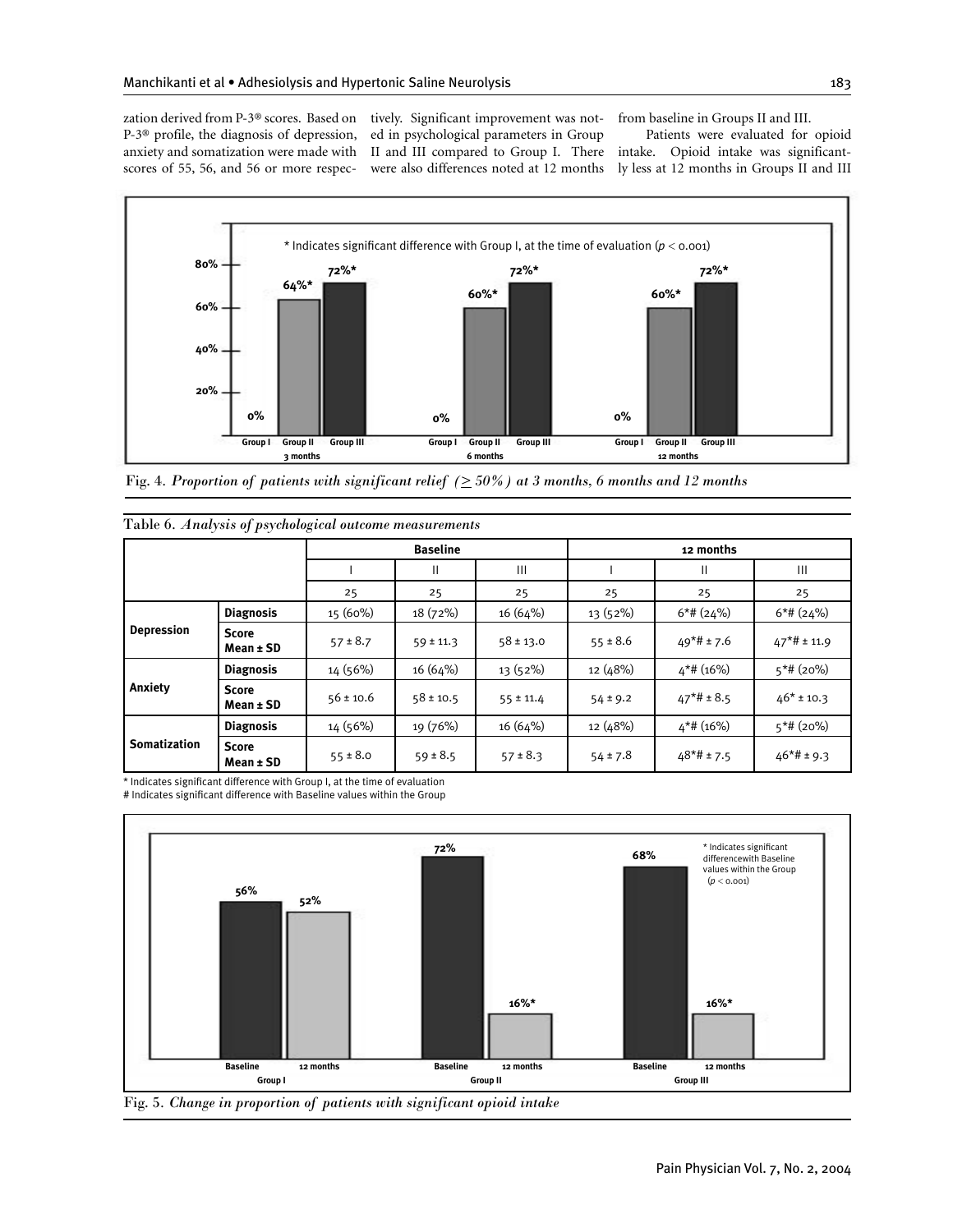| <b>Employment Status</b> |                 | Group I      |                 | <b>Group II</b> | <b>Group II</b> |              |  |
|--------------------------|-----------------|--------------|-----------------|-----------------|-----------------|--------------|--|
|                          | <b>Baseline</b> | At 12 months | <b>Baseline</b> | At 12 months    | <b>Baseline</b> | At 12 months |  |
| <b>Employed</b>          | $8\%$ $(2)$     | $8\%$ (2)    | $4\%$ (1)       | $16\%$ (4)      | $8\%$ (2)       | $28\%$ $(7)$ |  |
| <b>Unemployed</b>        | $8\%$ (2)       | $8\%$ (2)    | $12\%$ (3)      | $8\%$ (2)       | $16\%$ (4)      | $4\%$ (1)    |  |
| Housewife                | $4\%$ (1)       | $4\%$ (1)    | $0\%$           | $0\%$           | $4\%$ (1)       | $0\%$        |  |
| <b>Disabled</b>          | 76% (19)        | 76% (19)     | $80\%$ (20)     | 72% (18)        | $68\%$ $(17)$   | $64\%$ (16)  |  |
| Over 65 (yrs)            | $4\%$ (1)       | $4\%$ (1)    | $4\%$ (1)       | $4\%$ (1)       | $4\%$ (1)       | $4\%$ (1)    |  |
| <b>Total</b>             | 25              | 25           | 25              | 25              | 25              | 25           |  |

Table 7. *Change in proportion of patients with employment status* 

compared to the baseline intake (Fig. 5).

Employment status showed that the majority of the patients were in non-employable category (Table 7). At the end of 12 months, unemployment remained the same in Group I, decreased from 3 to 2 in Group II, while it decreased from 4 to 1 in Group III (75% decrease). There was no change in employment in Group I, while it increased to 4 (75% increase) in Group II, and from 2 to 7 (71% increase) in Group III.

#### Adverse Events

There was one subarachnoid block noted in Group II, which was identified after completion of the procedure and injection of local anesthetic and steroid. There were no other adverse events noted.

#### **DISCUSSION**

In this randomized, double-blind trial, we demonstrated that none of the patients in Group I; 15 of 25 (60%) in Group II with adhesiolysis, but, without hypertonic saline neurolysis; and 18 of 25 patients (72%) in Group III, receiving adhesiolysis and hypertonic saline neurolysis, obtained significant relief for 12 months. Significant pain relief  $($  > 50%) was also associated with improvement in Oswestry Disability Index, range of motion, and psychological status compared to baseline measurements. The improvement was also significant in Groups II and III compared to Group I in multiple parameters. However, while there was only a trend of enhanced improvement in Group III compared to Group II, there was significant improvement in successful patients from Group II to III. Further, patients treated with adhesiolysis with hypertonic saline injection were less likely to require repeat treatments than were patients treated with steroids, without adhesiolysis (Group I) or patients

with adhesiolysis without hypertonic saline injection (Group II). This study also showed significant improvement in psychological outcome measures in Groups II and III.

This study may be criticized for allowing the repeat procedure in most patients rather than following them with only one procedure. All studies thus far have shown that a single procedure is not an effective modality of treatment, in most patients. Further, in the previous study by Heavner et al (45), a 3-day protocol was utilized, involving daily injection of hypertonic saline for 3 days in each patient. In contrast, this study utilized a 1-day protocol. The present study also showed the effectiveness of hypertonic saline injection, as a smaller proportion of patients in Group III required repeat procedures.

The technique of percutaneous adhesiolysis overcomes the obstacle of being able to get various medications to a lesion specific site by placing the tip of a soft spring catheter within the scar and letting the injected fluid under pressure find the path of least resistance within the scar and open up the perineural space. Thus, the steroid and the hyperosmolar sodium chloride solution reach the appropriate site and provide anti-inflammatory effect, and neural blockade. Experiments on hypertonic saline and nerve conduction showed that osmolar depletion of water content within the peripheral axons resulted in decreased nerve conduction (51) and attenuation of transmitter release from neuromuscular junctions exposed to hypertonic solutions (52). In 1969, Hitchcock (53) showed the effectiveness of hypertonic saline was due to the hypertonicity of the solution, instead of any thermal effect. Multiple other effects described include selective C-fiber blockade in cat dorsal rootlets (54), reduction of spinal cord water content and depressed lateral col-

umn-evoked ventral root response (55), volume change due to outflow of water across the membrane, and ionic concentration changes producing the effect on axonal function (56). Racz et al (57), in the dural permeability study in dogs demonstrated transdural equilibration of hypertonic saline to occur very slowly, with doubling of cerebrospinal sodium concentration to occur 20 minutes after extradural placement of 10% sodium chloride solution.

Clinical effectiveness of percutaneous adhesiolysis was reported by multiple investigators with two randomized controlled trials (45, 46) and in four retrospective evaluations (47- 50). Heavner et al (45) studied 59 patients with chronic intractable low back pain after failure of conservative management, including fluoroscopically directed epidural steroid injections. They allocated patients into four groups and performed adhesiolysis followed by injection of multiple drugs into the epidural space, including isotonic saline, for three days. The results showed, 49% of the patients with significant improvement at 3 months, 43% at 6 months, and 49% at 12 months. Since there were no significant differences noted among the groups receiving various types of solutions, the study was not considered as providing significant evidence for adhesiolysis or hypertonic saline neurolysis (58, 59). However, in this study, all the patients prior to being enrolled in the randomized, double-blind trial failed to respond to many types of conservative modalities of treatments, including fluoroscopically directed epidural steroid injections. Thus, this study provided evidence for the effectiveness of adhesiolysis, but not for injection of hypertonic saline or hyaluronidase.

Manchikanti et al (46) studied 45 patients with 30 patients in the treatment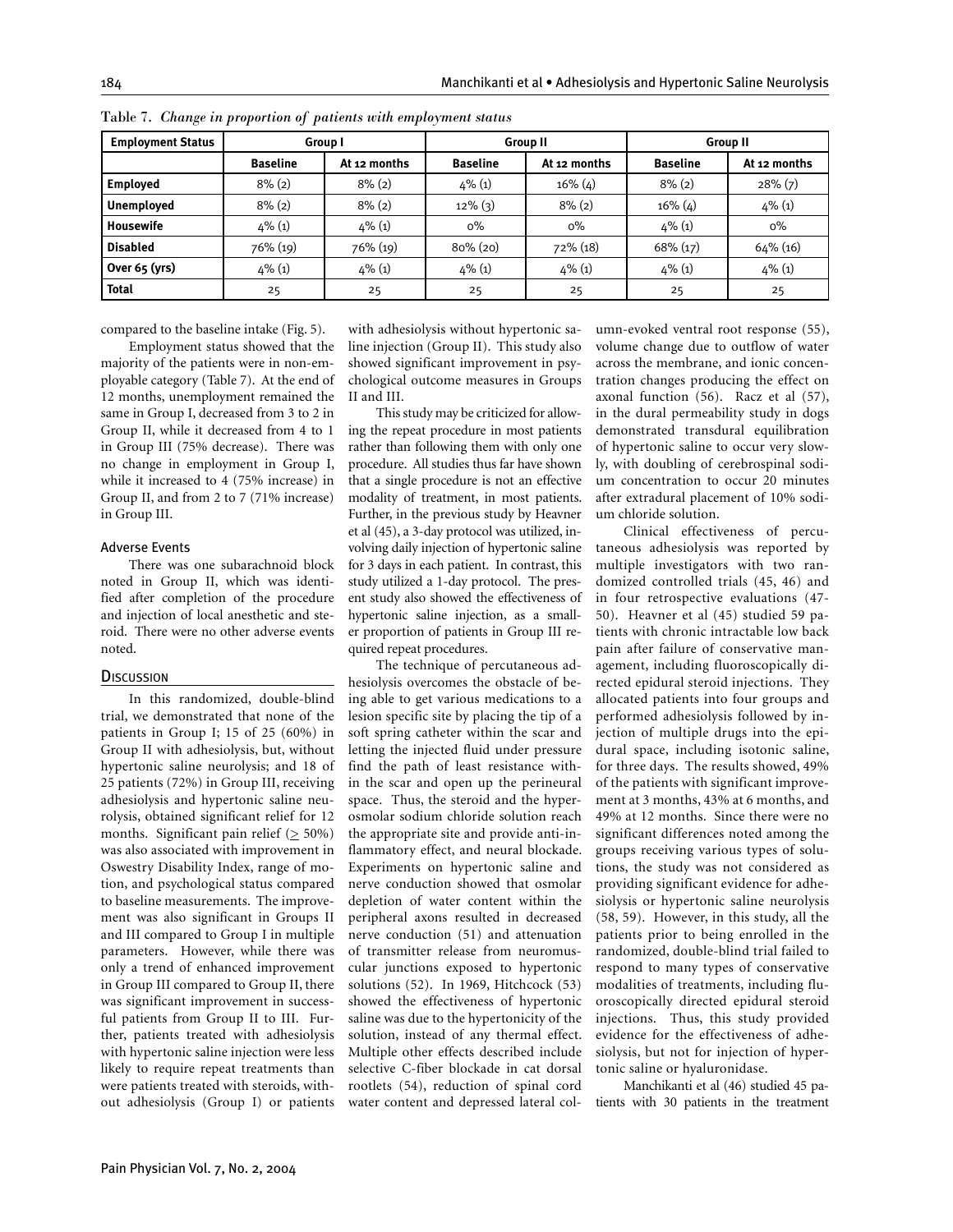group and 15 patients in the conservative management group with one-day adhesiolysis showing improvement with pain relief in 93% of the patients at 6 months and 47% of the patients at 1 year. However, procedures were repeated 1 to 3 times. Patients in the treatment group also showed significant improvement in functional and psychological status. The results of this study have not been considered significant, as it was neither blinded, nor did it include a control group undergoing placebo injections.

The results of the present study are similar to the results of the randomized trial by Heavner et al (45), reporting significant improvement in 49% of the patients at 3 months, 43% of the patients at 6 months, and 49% of the patients at 12 months. In the present study, 64% of the patients in Group II and 72% of the patients in Group III showed significant improvement at 3 months, compared to 60% and 72% at 6 and 12 months. However, there are also differences with the Heavner et al study (45) which used a 3-day protocol with multiple injections. The present study utilized a 1 day protocol, with repeat procedures in some patients.

The current study is the first randomized, double-blind trial to evaluate both 1-day epidural adhesiolysis and also the role of hypertonic saline injections. In addition, patients with facet joint pain were excluded by comparative local anesthetic blocks. In addition, inclusion criteria included patients to have had conservative treatments (failed or insignificant relief), including physical therapy, rehabilitation, drug therapy, and fluoroscopically directed epidural steroid injections. Further, this study utilized significant outcome parameters.

#### **CONCLUSION**

Seventy-two percent of patients in Group III (adhesiolysis and hypertonic neurolysis), 60% of patients in Group II (adhesiolysis only), compared to 0% in Group I (control) showed significant improvement at 12 months. Fewer patients in Group III with adhesiolysis combined with injection of hypertonic saline required repeat procedures compared to Group II with adhesiolysis but without hypertonic saline injection.

It is concluded that percutaneous adhesiolysis, with or without hypertonic saline neurolysis, is a safe and effective treatment for chronic refractory low back and 3. lower extremity pain.

# **Author Affiliation:**

**Laxmaiah Manchikanti, MD** Medical Director Pain Management Center of Paducah 2831 Lone Oak Road Paducah, Kentucky 42003 E-mail drm@apex.net

# **Jose J. Rivera, MD**

Interventional Pain Physician Pain Management Center of Paducah 2831 Lone Oak Road Paducah, Kentucky 42003 E-mail: jose@thepainmd.com

#### **Vidyasagar Pampati, MSc**  Statistician Pain Management Center of Paducah

2831 Lone Oak Road Paducah, Kentucky 42003 E-mail: sagar@thepainmd.com

# **Kim S. Damron, RN**

Nursing Administrator Ambulatory Surgery Center 2831 Lone Oak Road Paducah, Kentucky 42003 E-mail: kim@thepainmd.com

# **Carla D. McManus, RN, BSN**

Assistant Nursing Administrator Ambulatory Surgery Center 2831 Lone Oak Road Paducah, Kentucky 42003 E-mail: carla@thepainmd.com

# **Doris E. Brandon, CST**

Surgical Technologist Ambulatory Surgery Center 2831 Lone Oak Road Paducah, Kentucky 42003 E-mail: doris@thepainmd.com

# **Sue R. Wilson, ORT**

Surgical Technologist Ambulatory Surgery Center 2831 Lone Oak Road Paducah, Kentucky 42003 E-mail: sue@thepainmd.com

#### **REFERENCES**

- 1. Hellsing A, Bryngelsson I. Predictors of musculoskeletal pain in men. A twentyyear follow-up from examination at enlistment. *Spine* 2000; 25:3080-3086.
- 2. Lawrence RC, Helmick CG, Arnett FC. Estimates of the prevalence of arthritis and selected musculoskeletal disorders in the United States. *Arthritis Rheum* 1998; 41: 778-799.
- Walker BF. The prevalence of low back pain in Australian adults. A systematic review of the literature from 1966-1998. *Asia Pac J Public Health* 1999; 11:45-51.
- 4. Leboeuf-Yde C, Lauritsen JM. The prevalence of low back pain in the literature. A structured review of 26 Nordic studies from 1954 to 1993. *Spine* 1995; 20:2112- 2118.
- 5. Manchikanti L. Epidemiology of low back pain. *Pain Physician* 2000; 3:167-192.
- 6. Bressler HB, Keyes WJ, Rochon PA et al. The prevalence of low back pain in the elderly. A systemic review of the literature. *Spine* 1999; 24:1813-1819.
- Cassidy D, Carroll L, Cotê P. The Saskatchewan Health and Back Pain Survey. The prevalence of low back pain and related disability in Saskatchewan Adults. *Spine*  1998; 23:1860-1867.
- 8. Elliott AM, Smith BH, Hannaford PC et al. The course of chronic pain in the community: Results of a  $4$ -year follow-up study. *Pain* 2002; 99:299-307.
- Waxman R, Tennant A, Helliwell P. A prospective follow up study of low back pain in the community. *Spine* 2000; 25:2085- 2090.
- 10. van den Hoogen HJM, Koes BW, Deville W et al. The prognosis of low back pain in general practice. *Spine* 1997; 22:1515- 1521.
- 11. Croft PR, Papageorgiou AC, Thomas E et al. Short-term physical risk factors for new episodes of low back pain. Prospective evidence from the South Manchester Back Pain Study. *Spine* 1999; 24:1556- 1561.
- 12. Carey TS, Garrett JM, Jackman A et al. Recurrence and care seeking after acute back pain. Results of a long-term followup study. *Medical Care* 1999; 37:157-164.
- 13. Miedema HS, Chorus AM, Wevers CW et al. Chronicity of back problems during working life. *Spine* 1998; 23:2021-2029.
- 14. Thomas E, Silman AJ, Croft PR, et al. Predicting who develops chronic low back pain in primary care. A prospective study. *Brit Med J* 1999; 318:1662-1667.
- 15. Wahlgren DR, Atkinson JH, Epping-Jordan JE et al. One-year follow up of first onset low back pain. *Pain* 1997; 73:213-221.
- 16. Schiottz-Christensen B, Nielsen GL, Hansen VK et al. Long-term prognosis of acute low back pain in patients seen in general practice: A 1-year prospective follow-up study. *Fam Pract* 1999; 16:223-232.
- 17. Ferguson SA, Marras WS, Gupta P. Longitudinal quantitative measures of the natural course of low back pain recovery. *Spine* 2000; 25:1950-1956.
- 18. Vingård E, Mortimer M, Wiktorin C et al. Seeking care for low back pain in the general population: A two-year follow-up study: Results from the MUSIC-Norrtalje Study. *Spine* 2002; 27:2159-2165.
- 19. Kuslich SD, Ulstrom CL, Michael CJ. The tissue origin of low back pain and sciat-